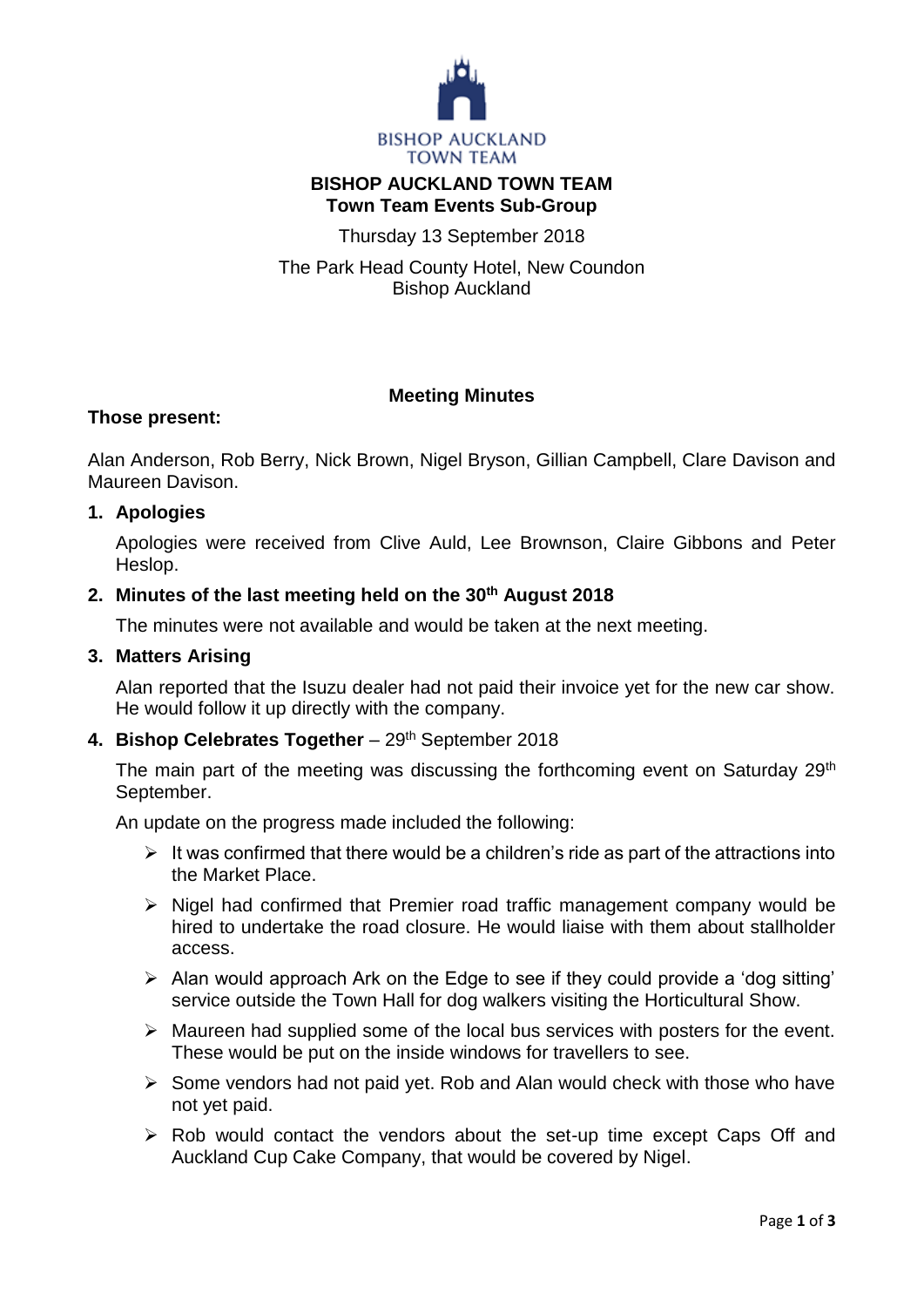- $\triangleright$  Auckland Projects confirm with Lee that Auckland Projects are still committed to pay 50% of the road closure costs.
- $\triangleright$  We would run a Tombola in the main Town Team gazebo.
- $\triangleright$  Nigel has not been contacted by the stage company and this needs to be done.
- $\triangleright$  It was confirmed that St John's Ambulance would be hired to provide First Aid and we need to know their requirements.
- $\triangleright$  As soon as the leaflets are available, we will need to distribute them quickly.
- $\triangleright$  Nigel, Gillian and Alan would do a site visit on Tuesday 18<sup>th</sup> September and report back to the meeting on the 20<sup>th</sup> September about the location of different stalls etc.
- $\triangleright$  Bishop the Boar would be making appearances, so we need to identify volunteers.

## **5. Advent Windows**

Alan reported the outcome of a meeting held with David and Pam Pott on the 10<sup>th</sup> September. 24 organisations had been found although we still needed 4 shops to make up the 24. Alan would look to secure these as soon as possible. Gillian agreed to draft a submission to the Durham Community group.

While Cllr Tanya Tucker had offered money through her neighbourhood budget, this needed to be applied for as soon as possible, due to the length of time it takes to process.

## **6. Monster Saturday** - Saturday 27<sup>th</sup> October 2018

A preliminary discuss was held on the Monster Saturday event. It was agreed that:

- $\triangleright$  The event be held within the Newgate Centre and Alan would speak to David about what could be used, including the old Shoe Zone empty retail unit.
- $\triangleright$  Marches could be organised in the top part of Newgate Street and Fore Bondgate.
- $\triangleright$  We would not use the stilt walkers or zombies this year.
- $\triangleright$  A SAG form wouldn't need to be submitted, as the event is in the Newgate Centre.
- $\triangleright$  We would need to agree which acts be approached for the event at our next meeting.

## **7. Any other business**

Gillian highlighted that Bishop FM were looking to do some fundraising events next year. One was a music festival during a Bank Holiday in late May. Initial discussion concluded:

- $\triangleright$  that it would be more practical over a day rather than a weekend:
- $\triangleright$  similar events in the past had not been well supported by publicans.
- $\triangleright$  The idea was interesting, but we needed good musicians to make it work.

Gillian said the comments would be taken on board.

#### **8. Date of next meeting**

Thursday 20th September 2018 beginning at 5.15pm in the Park Head Hotel

20th September 2018